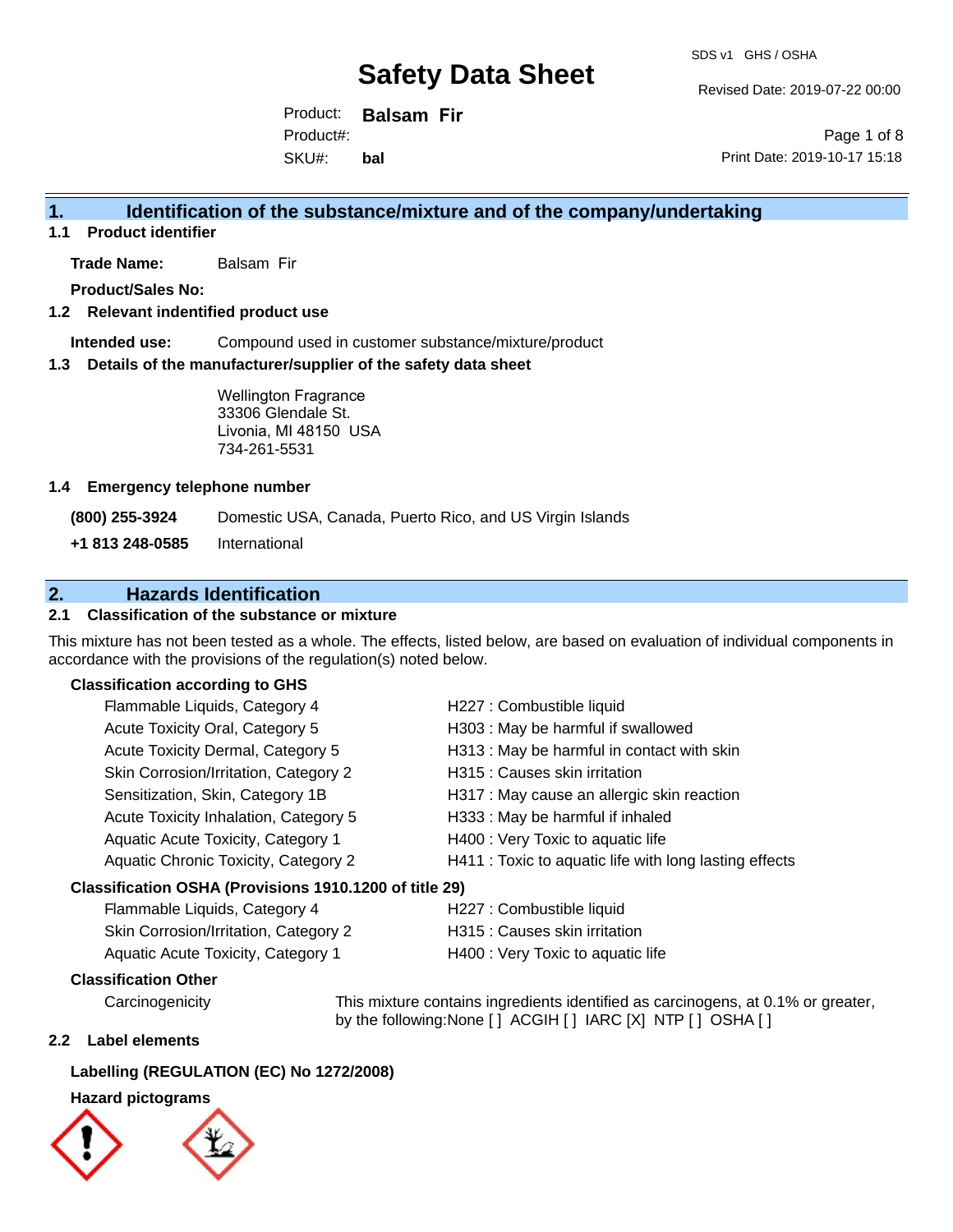Revised Date: 2019-07-22 00:00

Product: **Balsam Fir** SKU#: Product#: **bal**

Page 2 of 8 Print Date: 2019-10-17 15:18

| <b>Signal Word: Warning</b>     |                                                                                                                                       |
|---------------------------------|---------------------------------------------------------------------------------------------------------------------------------------|
| <b>Hazard statments</b>         |                                                                                                                                       |
| H <sub>227</sub>                | Combustible liquid                                                                                                                    |
| H <sub>303</sub>                | May be harmful if swallowed                                                                                                           |
| H313                            | May be harmful in contact with skin                                                                                                   |
| H315                            | Causes skin irritation                                                                                                                |
| H317                            | May cause an allergic skin reaction                                                                                                   |
| H333                            | May be harmful if inhaled                                                                                                             |
| H400                            | Very Toxic to aquatic life                                                                                                            |
| H411                            | Toxic to aquatic life with long lasting effects                                                                                       |
| <b>Precautionary Statements</b> |                                                                                                                                       |
| <b>Prevention:</b>              |                                                                                                                                       |
| P235                            | Keep cool                                                                                                                             |
| P <sub>264</sub>                | Wash hands thoroughly after handling                                                                                                  |
| P272                            | Contaminated work clothing should not be allowed out of the workplace                                                                 |
| P273                            | Avoid release to the environment                                                                                                      |
| <b>Response:</b>                |                                                                                                                                       |
| P302 + P352                     | IF ON SKIN: Wash with soap and water                                                                                                  |
| $P304 + P312$                   | IF INHALED: Call a POISON CENTER or doctor/physician if you feel unwell                                                               |
| P312                            | Call a POISON CENTER or doctor/physician if you feel unwell                                                                           |
| P333 + P313                     | If skin irritation or a rash occurs: Get medical advice/attention                                                                     |
| P362                            | Take off contaminated clothing and wash before reuse                                                                                  |
| P363                            | Wash contaminated clothing before reuse                                                                                               |
| P370 + P378                     | In case of fire: Use Carbon dioxide (CO2), Dry chemical, or Foam for extinction. Do not use<br>a direct water jet on burning material |
| P391                            | <b>Collect Spillage</b>                                                                                                               |
| <b>Other Hazards</b><br>2.3     |                                                                                                                                       |

### **no data available**

# **3. Composition/Information on Ingredients**

### **3.1 Mixtures**

This product is a complex mixture of ingredients, which contains among others the following substance(s), presenting a health or environmental hazard within the meaning of the UN Globally Harmonized System of Classification and Labeling of Chemicals (GHS):

| CAS#<br>Ingredient                             | EC#       | Conc.<br>Range | <b>GHS Classification</b> |  |
|------------------------------------------------|-----------|----------------|---------------------------|--|
| 120-51-4                                       | 204-402-9 | $40 - 50 \%$   | H302; H313; H400; H411    |  |
| <b>Benzyl Benzoate</b>                         |           |                |                           |  |
| $125 - 12 - 2$                                 | 204-727-6 | $10 - 20 %$    | H227; H316; H401          |  |
| Isobornyl acetate                              |           |                |                           |  |
| 8050-15-5                                      | 232-476-2 | $5 - 10 \%$    | H402; H412                |  |
| Methyl ester of rosin (partially hydrogenated) |           |                |                           |  |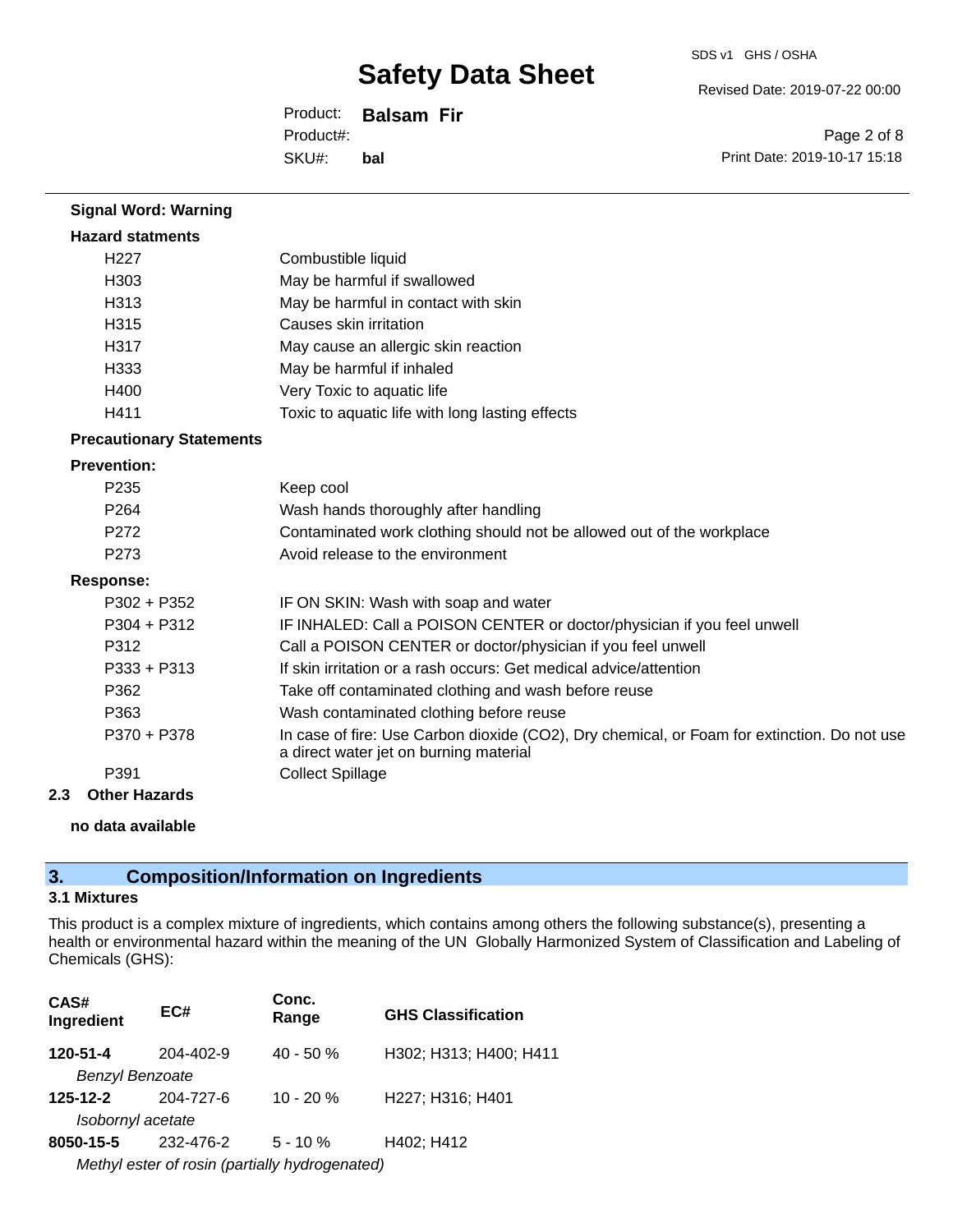SDS v1 GHS / OSHA

Revised Date: 2019-07-22 00:00

Print Date: 2019-10-17 15:18

Page 3 of 8

Product: **Balsam Fir**

Product#:

SKU#: **bal**

| CAS#<br>Ingredient                                       | EC#                            | Conc.<br>Range | <b>GHS Classification</b>    |
|----------------------------------------------------------|--------------------------------|----------------|------------------------------|
| 32210-23-4                                               | 250-954-9                      | $2 - 5%$       | H303; H317; H401             |
|                                                          | 4-tert-Butylcyclohexyl acetate |                |                              |
| 18479-58-8                                               | 242-362-4                      | $2 - 5%$       | H227; H303; H315; H319; H402 |
|                                                          | 2,6-dimethyloct-7-en-2-ol      |                |                              |
| 101-86-0                                                 | 202-983-3                      | $2 - 5%$       | H303; H316; H317; H400; H411 |
|                                                          | Hexyl cinnamaldehyde           |                |                              |
| 8007-35-0                                                | 232-357-5                      | $2 - 5%$       | H316; H401; H411             |
| Terpineol acetate                                        |                                |                |                              |
| 140-11-4                                                 | 205-399-7                      | $2 - 5%$       | H303; H401; H412             |
| Benzyl acetate                                           |                                |                |                              |
| 115-95-7                                                 | 204-116-4                      | $2 - 5%$       | H227; H315; H317; H320; H402 |
| <b>Linalyl Acetate</b>                                   |                                |                |                              |
| 2050-08-0                                                | 218-080-2                      | $1 - 2%$       | H302; H400; H410             |
| Amyl salicylate                                          |                                |                |                              |
| $105 - 95 - 3$                                           | 203-347-8                      | $1 - 2%$       | H401                         |
| Ethylene brassylate                                      |                                |                |                              |
| 68608-32-2                                               | 294-461-7                      | $1 - 2%$       | H304; H400; H410             |
| Cedarwood oil terpenes                                   |                                |                |                              |
| 127-51-5                                                 | 204-846-3                      | $1 - 2%$       | H316; H317; H320; H401; H411 |
| a-Isomethyl ionone                                       |                                |                |                              |
| $91 - 64 - 5$                                            | 202-086-7                      | $1 - 2%$       | H302; H317; H402             |
| Coumarin                                                 |                                |                |                              |
| 5392-40-5                                                | 226-394-6                      | $0.1 - 1.0 %$  | H313; H315; H317; H319; H401 |
| Citral                                                   |                                |                |                              |
| See Section 16 for full text of GHS classification codes |                                |                |                              |

See Section 16 for full text of GHS classification codes which where not shown in section 2

Total Hydrocarbon Content (%  $w/w$ ) = 1.92

# **4. First Aid Measures**

# **4.1 Description of first aid measures Inhalation:** Remove from exposure site to fresh air and keep at rest. Obtain medical advice. **Eye Exposure:** Flush immediately with water for at least 15 minutes. Contact physician if symptoms persist. **Skin Exposure: Remove contaminated clothes. Wash thoroughly with water (and soap).** Remove contaminated clothes. Wash thoroughly with water (and soap). Contact physician if symptoms persist. **Ingestion: Rinse mouth with water and obtain medical advice. Rinse mouth with water and obtain medical advice. 4.2 Most important symptoms and effects, both acute and delayed Symptoms:** no data available **Risks:** Risks: Refer to Section 2.2 "Hazard Statements"

**4.3 Indication of any immediate medical attention and special treatment needed**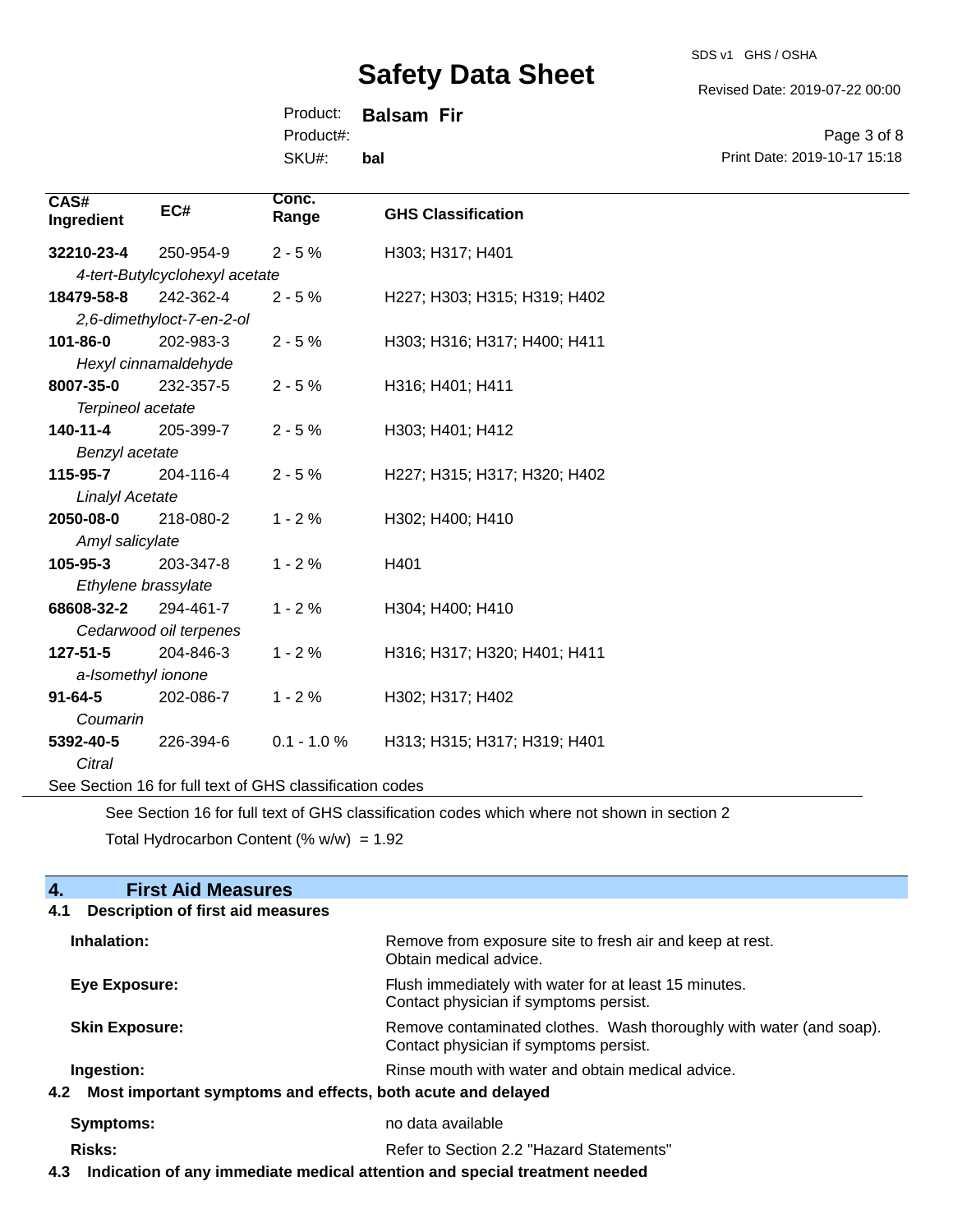SDS v1 GHS / OSHA

Revised Date: 2019-07-22 00:00

Product: **Balsam Fir** Product#:

SKU#: **bal**

Page 4 of 8 Print Date: 2019-10-17 15:18

| Treatment:                                                                 | Refer to Section 2.2 "Response"                                     |
|----------------------------------------------------------------------------|---------------------------------------------------------------------|
| 5.<br><b>Fire-Fighting measures</b>                                        |                                                                     |
| 5.1<br><b>Extinguishing media</b><br>Suitable:                             | Carbon dioxide (CO2), Dry chemical, Foam                            |
| Unsuitable<br>Special hazards arising from the substance or mixture<br>5.2 | Do not use a direct water jet on burning material                   |
| During fire fighting:<br>5.3<br><b>Advice for firefighters</b>             | Water may be ineffective                                            |
| <b>Further information:</b>                                                | Standard procedure for chemical fires                               |
| 6.<br><b>Accidental Release Measures</b><br>6.1                            | Personal precautions, protective equipment and emergency procedures |

Avoid inhalation and contact with skin and eyes. A self-contained breathing apparatus is recommended in case of a major spill.

### **6.2 Environmental precautions**

Keep away from drains, soil, and surface and groundwater.

### **6.3 Methods and materials for containment and cleaning up**

Clean up spillage promptly. Remove ignition sources. Provide adequate ventilation. Avoid excessive inhalation of vapors. Gross spillages should be contained by use of sand or inert powder and disposed of according to the local regulations.

### **6.4 Reference to other sections**

Not Applicable

# **7. Handling and Storage**

### **7.1 Precautions for safe handling**

Apply according to good manufacturing and industrial hygiene practices with proper ventilation. Do not drink, eat or smoke while handling. Respect good personal hygiene.

### **7.2 Conditions for safe storage, including any incompatibilities**

Store in a cool, dry and ventilated area away from heat sources and protected from light in tightly closed original container. Avoid uncoated metal container. Keep air contact to a minimum.

# **7.3 Specific end uses**

No information available

# **8. Exposure Controls/Personal Protection**

### **8.1 Control parameters**

**Exposure Limits: Component** ACGIH

**140-11-4** *Benzyl acetate* 10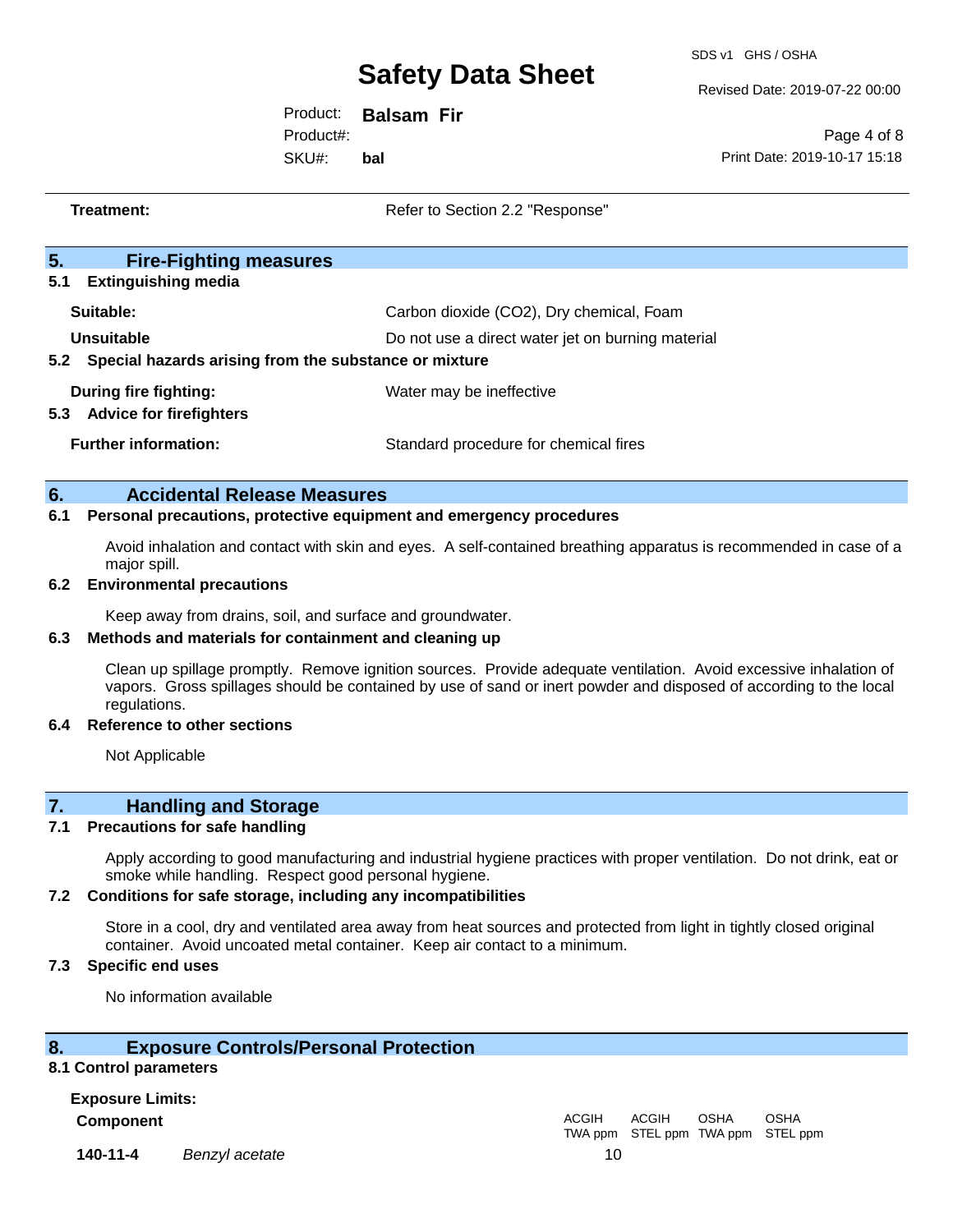SDS v1 GHS / OSHA

Revised Date: 2019-07-22 00:00

|           | Product: Balsam Fir |                              |
|-----------|---------------------|------------------------------|
| Product#: |                     | Page 5 of 8                  |
| SKU#:     | bal                 | Print Date: 2019-10-17 15:18 |

| <b>Engineering Controls:</b><br>8.2 Exposure controls - Personal protective equipment | Use local exhaust as needed.                                                                                                             |
|---------------------------------------------------------------------------------------|------------------------------------------------------------------------------------------------------------------------------------------|
| Eye protection:                                                                       | Tightly sealed goggles, face shield, or safety glasses with brow guards and side shields, etc.<br>as may be appropriate for the exposure |
| <b>Respiratory protection:</b>                                                        | Avoid excessive inhalation of concentrated vapors. Apply local ventilation where appropriate.                                            |
| <b>Skin protection:</b>                                                               | Avoid Skin contact. Use chemically resistant gloves as needed.                                                                           |

# **9. Physical and Chemical Properties**

#### **9.1 Information on basic physical and chemical properties**

| Appearance:                  | Liquid                                 |
|------------------------------|----------------------------------------|
| Odor:                        | Conforms to Standard                   |
| Color:                       | Nearly Colorless to Pale Yellow (G0-2) |
| <b>Viscosity:</b>            | Liquid                                 |
| <b>Freezing Point:</b>       | Not determined                         |
| <b>Boiling Point:</b>        | Not determined                         |
| <b>Melting Point:</b>        | Not determined                         |
| <b>Flashpoint (CCCFP):</b>   | 192 F (88.89 C)                        |
| <b>Auto flammability:</b>    | Not determined                         |
| <b>Explosive Properties:</b> | None Expected                          |
| <b>Oxidizing properties:</b> | None Expected                          |
| Vapor Pressure (mmHg@20 C):  | 0.0989                                 |
| %VOC:                        | 0.10                                   |
| Specific Gravity @ 25 C:     | 1.0250                                 |
| Density @ 25 C:              | 1.0220                                 |
| Refractive Index @ 20 C:     | 1.5130                                 |
| Soluble in:                  | Oil                                    |

# **10. Stability and Reactivity**

| <b>10.1 Reactivity</b>                  | None                                               |
|-----------------------------------------|----------------------------------------------------|
| <b>10.2 Chemical stability</b>          | Stable                                             |
| 10.3 Possibility of hazardous reactions | None known                                         |
| <b>10.4 Conditions to avoid</b>         | None known                                         |
| 10.5 Incompatible materials             | Strong oxidizing agents, strong acids, and alkalis |
| 10.6 Hazardous decomposition products   | None known                                         |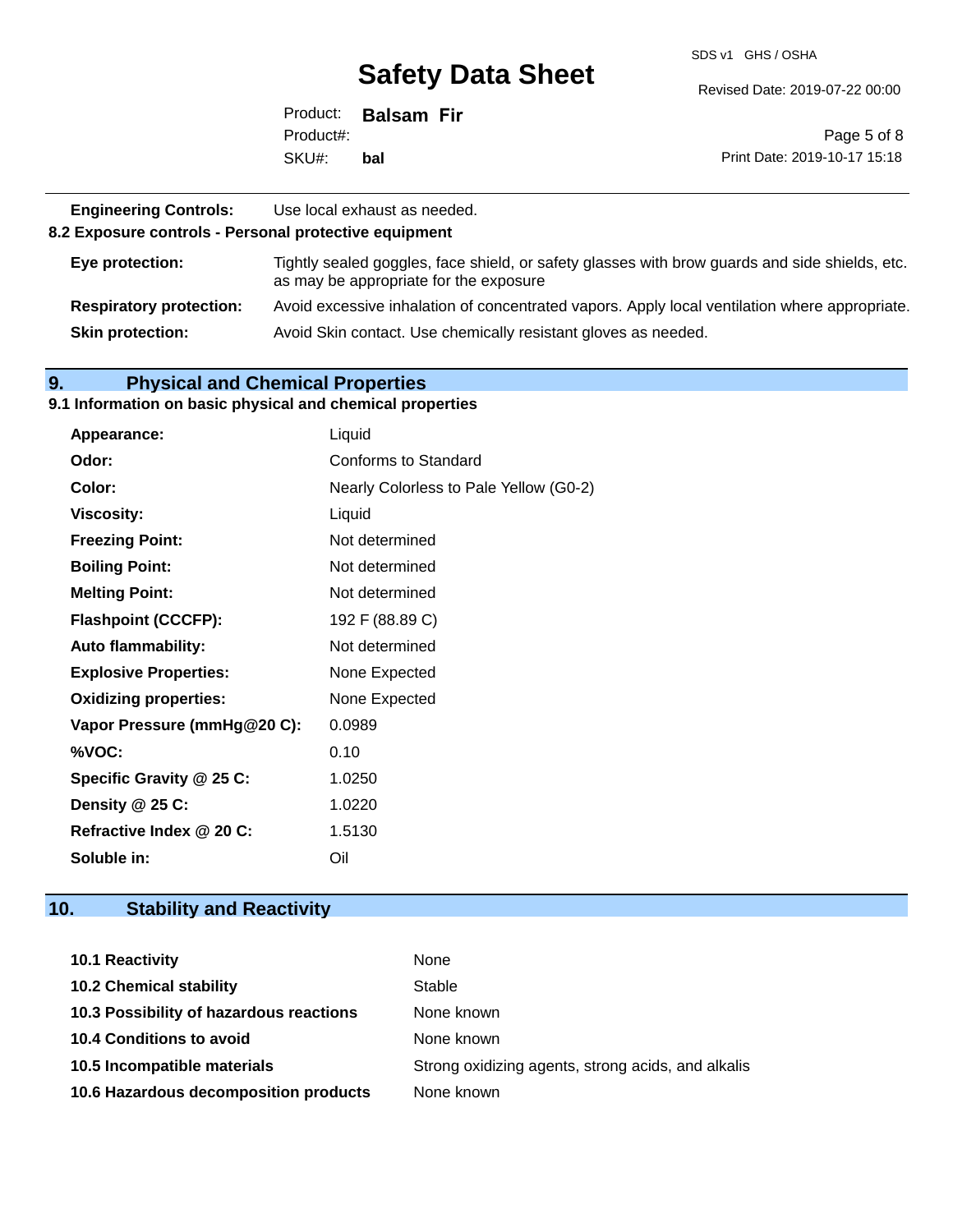SDS v1 GHS / OSHA

Revised Date: 2019-07-22 00:00

Product: **Balsam Fir** SKU#: Product#: **bal**

Page 6 of 8 Print Date: 2019-10-17 15:18

| 11.<br><b>Toxicological Information</b> |  |
|-----------------------------------------|--|
|-----------------------------------------|--|

### **11.1 Toxicological Effects**

Acute Toxicity Estimates (ATEs) based on the individual Ingredient Toxicity Data utilizing the "Additivity Formula"

| Acute toxicity - Oral - (Rat) mg/kg                | (LD50: 2261.9976) May be harmful if swallowed            |
|----------------------------------------------------|----------------------------------------------------------|
| Acute toxicity - Dermal - (Rabbit) mg/kg           | (LD50: 3701.1212) May be harmful in contact with skin    |
| Acute toxicity - Inhalation - (Rat) mg/L/4hr       | (LD50: 79.2807) May be harmful if inhaled                |
| <b>Skin corrosion / irritation</b>                 | May be harmful if inhaled                                |
| Serious eye damage / irritation                    | Not classified - the classification criteria are not met |
| <b>Respiratory sensitization</b>                   | Not classified - the classification criteria are not met |
| <b>Skin sensitization</b>                          | May cause an allergic skin reaction                      |
| <b>Germ cell mutagenicity</b>                      | Not classified - the classification criteria are not met |
| Carcinogenicity                                    | Not classified - the classification criteria are not met |
| <b>Reproductive toxicity</b>                       | Not classified - the classification criteria are not met |
| Specific target organ toxicity - single exposure   | Not classified - the classification criteria are not met |
| Specific target organ toxicity - repeated exposure | Not classified - the classification criteria are not met |
| <b>Aspiration hazard</b>                           | Not classified - the classification criteria are not met |

# **12. Ecological Information**

**12.1 Toxicity**

| <b>Acute acquatic toxicity</b>     | Very Toxic to aquatic life                      |  |  |
|------------------------------------|-------------------------------------------------|--|--|
| <b>Chronic acquatic toxicity</b>   | Toxic to aquatic life with long lasting effects |  |  |
| <b>Toxicity Data on soil</b>       | no data available                               |  |  |
| <b>Toxicity on other organisms</b> | no data available                               |  |  |
|                                    |                                                 |  |  |
|                                    |                                                 |  |  |
| 12.2 Persistence and degradability | no data available                               |  |  |
| 12.3 Bioaccumulative potential     | no data available                               |  |  |
| 12.4 Mobility in soil              | no data available                               |  |  |
| 12.5 Other adverse effects         | no data available                               |  |  |

# **13. Disposal Conditions**

### **13.1 Waste treatment methods**

Do not allow product to reach sewage systems. Dispose of in accordance with all local and national regulations. Send to a licensed waste management company.The product should not be allowed to enter drains, water courses or the soil. Do not contaminate ponds, waterways or ditches with chemical or used container.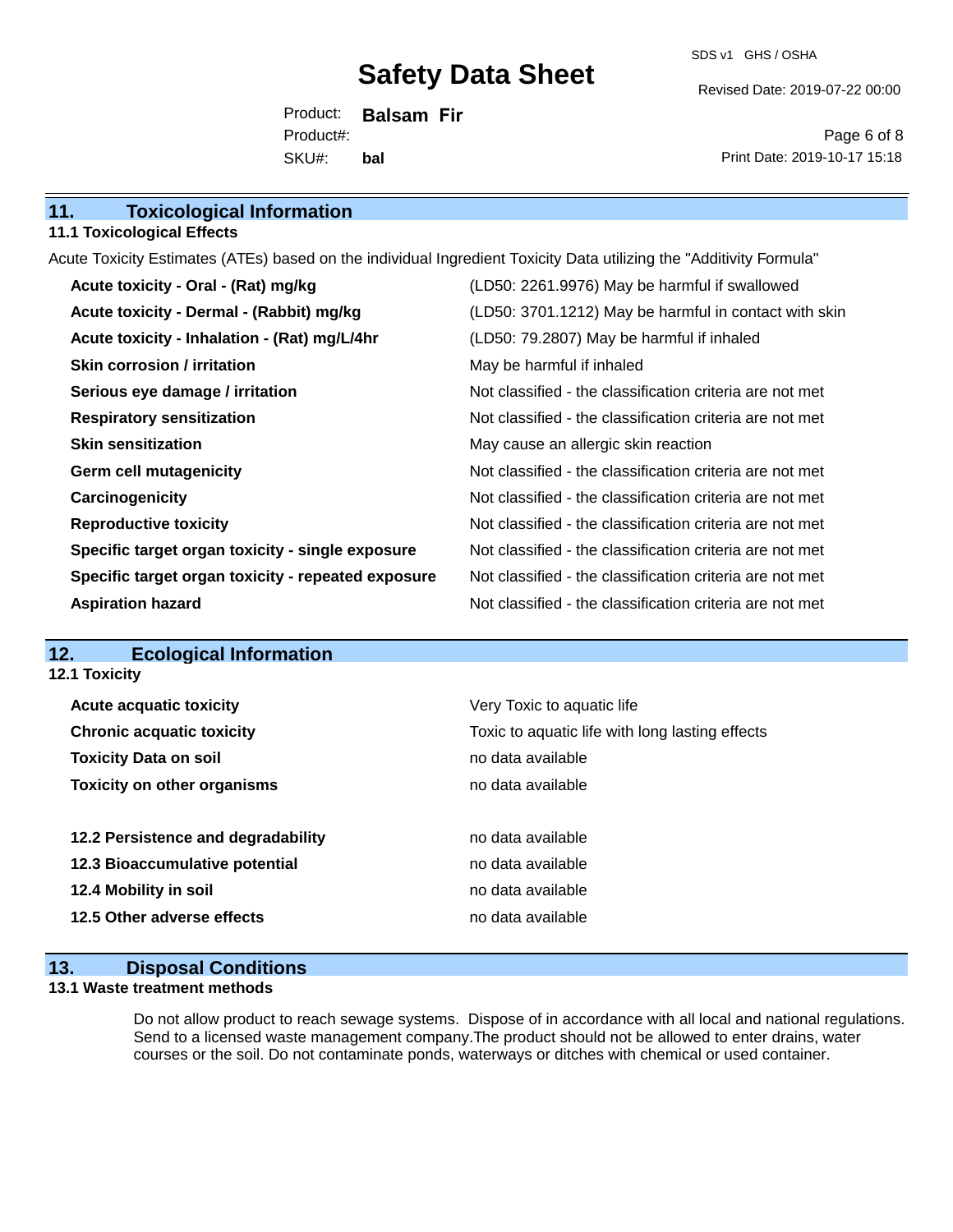SDS v1 GHS / OSHA

Revised Date: 2019-07-22 00:00

|           | Product: <b>Balsam Fir</b> |                              |
|-----------|----------------------------|------------------------------|
| Product#: |                            | Page 7 of 8                  |
| SKU#:     | bal                        | Print Date: 2019-10-17 15:18 |

# **14. Transport Information**

| <b>Marine Pollutant</b>                                       | Yes. Ingredient of greatest environmental impact:<br>120-51-4 : (40 - 50 %) : Benzyl Benzoate |                                     |                   |                 |               |
|---------------------------------------------------------------|-----------------------------------------------------------------------------------------------|-------------------------------------|-------------------|-----------------|---------------|
| <b>Regulator</b>                                              |                                                                                               | <b>Class</b>                        | <b>Pack Group</b> | <b>Sub Risk</b> | UN-nr.        |
| U.S. DOT (Non-Bulk)                                           |                                                                                               | Not Regulated - Not Dangerous Goods |                   |                 |               |
| <b>Chemicals NOI</b>                                          |                                                                                               |                                     |                   |                 |               |
| <b>ADR/RID (International Road/Rail)</b>                      |                                                                                               |                                     |                   |                 |               |
| <b>Environmentally Hazardous</b><br>Substance, Liquid, n.o.s. |                                                                                               | 9                                   | Ш                 |                 | UN3082        |
| <b>IATA (Air Cargo)</b>                                       |                                                                                               |                                     |                   |                 |               |
| <b>Environmentally Hazardous</b><br>Substance, Liquid, n.o.s. |                                                                                               | 9                                   | Ш                 |                 | <b>UN3082</b> |
| IMDG (Sea)                                                    |                                                                                               |                                     |                   |                 |               |
| <b>Environmentally Hazardous</b><br>Substance, Liquid, n.o.s. |                                                                                               | 9                                   | Ш                 |                 | UN3082        |

| 15.                                                                              | <b>Regulatory Information</b> |  |                                                                                                                 |  |
|----------------------------------------------------------------------------------|-------------------------------|--|-----------------------------------------------------------------------------------------------------------------|--|
| <b>U.S. Federal Regulations</b>                                                  |                               |  |                                                                                                                 |  |
| <b>TSCA (Toxic Substance Control Act)</b><br>40 CFR(EPCRA, SARA, CERCLA and CAA) |                               |  | All components of the substance/mixture are listed or exempt<br>This product contains NO components of concern. |  |
|                                                                                  |                               |  |                                                                                                                 |  |
| <b>California Proposition 65 Warning</b>                                         |                               |  | This product contains the following components:                                                                 |  |
| 119-61-9                                                                         | 204-337-6  0.1 - 1.0 %        |  | Benzophenone                                                                                                    |  |
| $123-35-3(NF)$ 204-622-5 $\leq$ 30 ppm                                           |                               |  | beta-Myrcene (Natural Source)                                                                                   |  |
| <b>Canadian Regulations</b>                                                      |                               |  |                                                                                                                 |  |
| <b>DSL</b>                                                                       |                               |  | 100.00% of the components are listed or exempt.                                                                 |  |

# **16. Other Information**

# **GHS H-Statements referred to under section 3 and not listed in section 2**

| H302: Harmful if swallowed                                  | H304 : May be fatal if swallowed and enters airways      |
|-------------------------------------------------------------|----------------------------------------------------------|
| H316 : Causes mild skin irritation                          | H317 : May cause an allergic skin reaction               |
| H319 : Causes serious eye irritation                        | H320 : Causes eye irritation                             |
| H401 : Toxic to aquatic life                                | H402 : Harmful to aquatic life                           |
| H410 : Very toxic to aquatic life with long lasting effects | H412 : Harmful to aquatic life with long lasting effects |
| <b>Total Fractional Values</b>                              |                                                          |
| (TFV) Risk                                                  | (TFV) Risk                                               |
| (63.07) Acute Toxicity Inhalation, Category 5               | (42.59) Aquatic Chronic Toxicity, Category 3             |
| (4.23) Aquatic Chronic Toxicity, Category 2                 | (3.58) Skin Corrosion/Irritation, Category 3             |
| (3.50) Sensitization, Skin, Category 1B                     | (2.66) Aquatic Chronic Toxicity, Category 4              |
| (2.21) Acute Toxicity Oral, Category 5                      | (2.09) Aquatic Acute Toxicity, Category 1                |